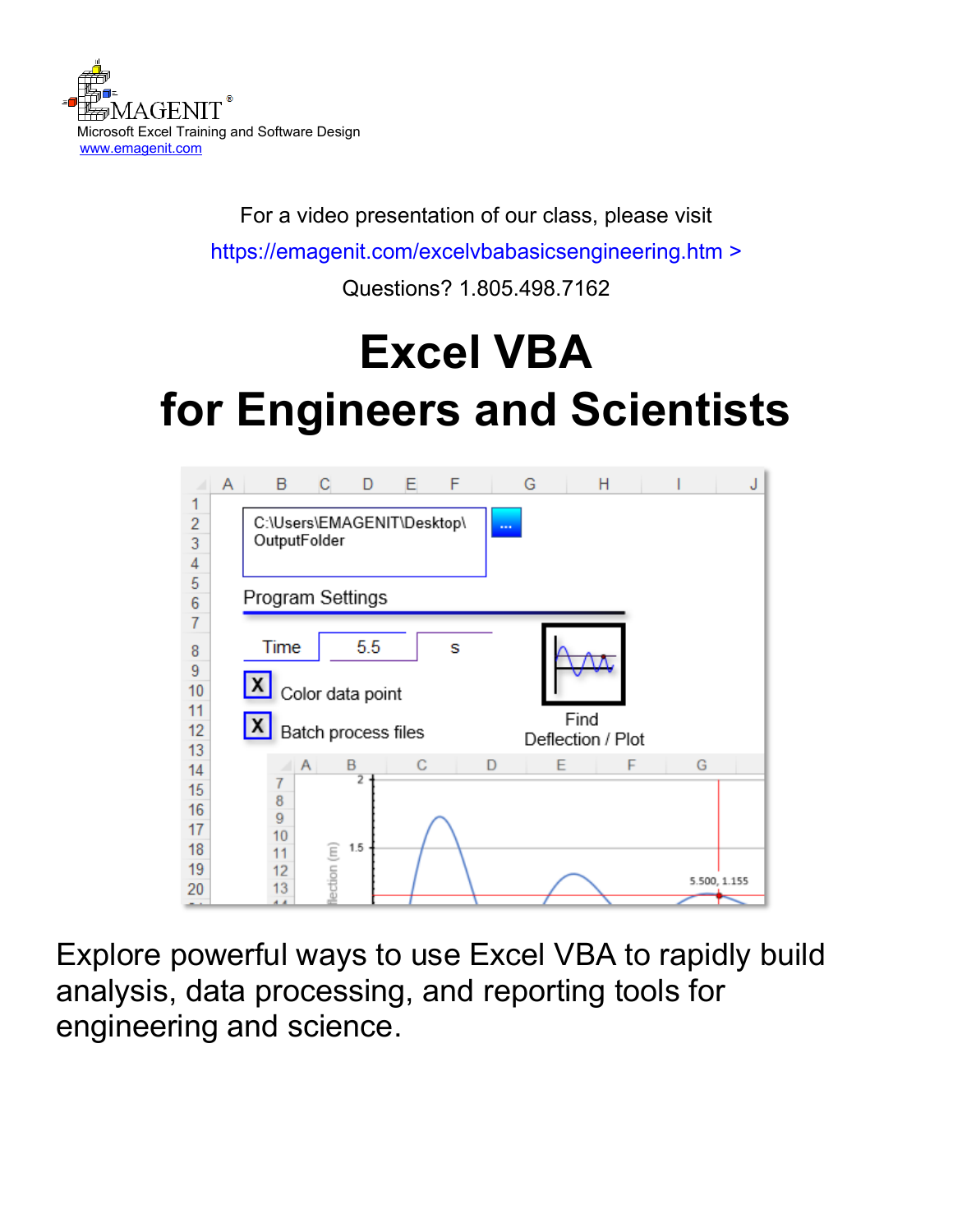### **How our training can help you.**

Our 2-day workshop shows you how to leverage Excel VBA in engineering and science to build automated tools that solve your problems at the click of a button.

Coupling Excel's "pre-built " features with VBA provides you with a powerful rapid design environment. Automated tools can be made that perform a variety of tasks including automated calculations, formatting data tables, managing models, automating chart reports, and processing large multi-worksheet and workbook data sets.

Join us and we will show you straight forward, industry proven techniques that will allow you to get your Excel VBA projects up and running with minimal build time.

### **Key Excel VBA topics covered.**

- Complete review of the Excel VBA language, VBA Editor, debugging, procedures, and modules
- Review of common Excel elements that engineers and scientists will want to automate with VBA
- How to track, read, and write to various range and cell configurations in your Excel VBA code
- Using Excel and VBA functions in your code to find, calculate, and lookup data
- Controlling and calculating model and analysis problems with Excel VBA
- Automating worksheet formula construction and repetitive calculations with Excel VBA
- How to control workbooks, worksheets, and formats with Excel VBA
- Using loops and logic to process and calculate worksheet data and text files
- How to automatically build, fill in, and format report tables with Excel VBA
- Automating Excel's data tools like Text Wizard, PivotTables, Sort, AutoFilter, Group...
- Using Excel VBA to automatically build and format engineering and science charts
- Designing basic user interfaces (UIs) to control your Excel tools
- Constructing UDFs for calculation, numerical analysis, and data processing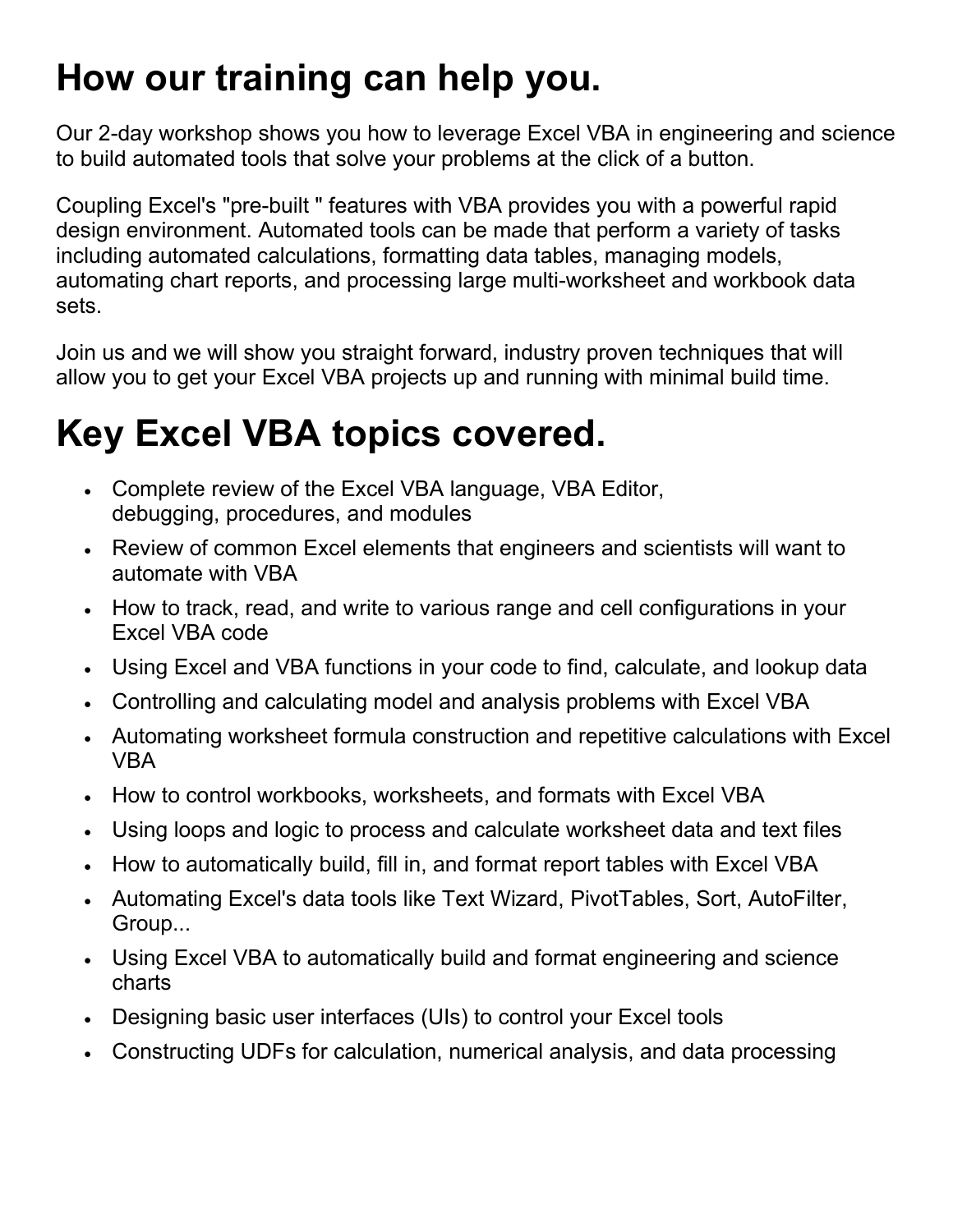### **Excel skills needed for our training.**

Select this Excel VBA training if you or your group have:

- Never programmed or not programmed in over a year
- Just used the Record Macro tool to obtain VBA code
- Programmed but have not used objects before or minimally
- Used Microsoft Excel and know its operational capabilities
- Built basic worksheet formulas (=A1+A2) and used worksheet functions like SUM
- Used Excel data processing tools like Sort, Autofilter, Advanced Filter, Group, and Remove Duplicates
- Have built charts manually

## **Who should attend?**

• Engineers, scientists, and technicians. Class examples determined by those in attendance.

### **How we run the class.**

We focus our training on what our customers need. When training begins, we analyze those needs and shift our outline appropriately. We will stress topics or add topics that our customers want. No two training sessions are ever the same with EMAGENIT.

# **Detailed training syllabus.**

### **Day-1**

#### Excel VBA Language, VBA Editor, and Debugging Review for Engineers and Scientists (Discussed Where Needed)

- A complete review of the VBA Editor windows, toolbars, and debugger and how they are used in engineering and science problems
- A complete review of VBA modules, Sub procedures, Function procedures, statements, and syntax typing rules
- A complete review of how to use data types, variables, constants, arrays, operators, expressions, loops, logic decisions, calling conventions, and argument lists in your code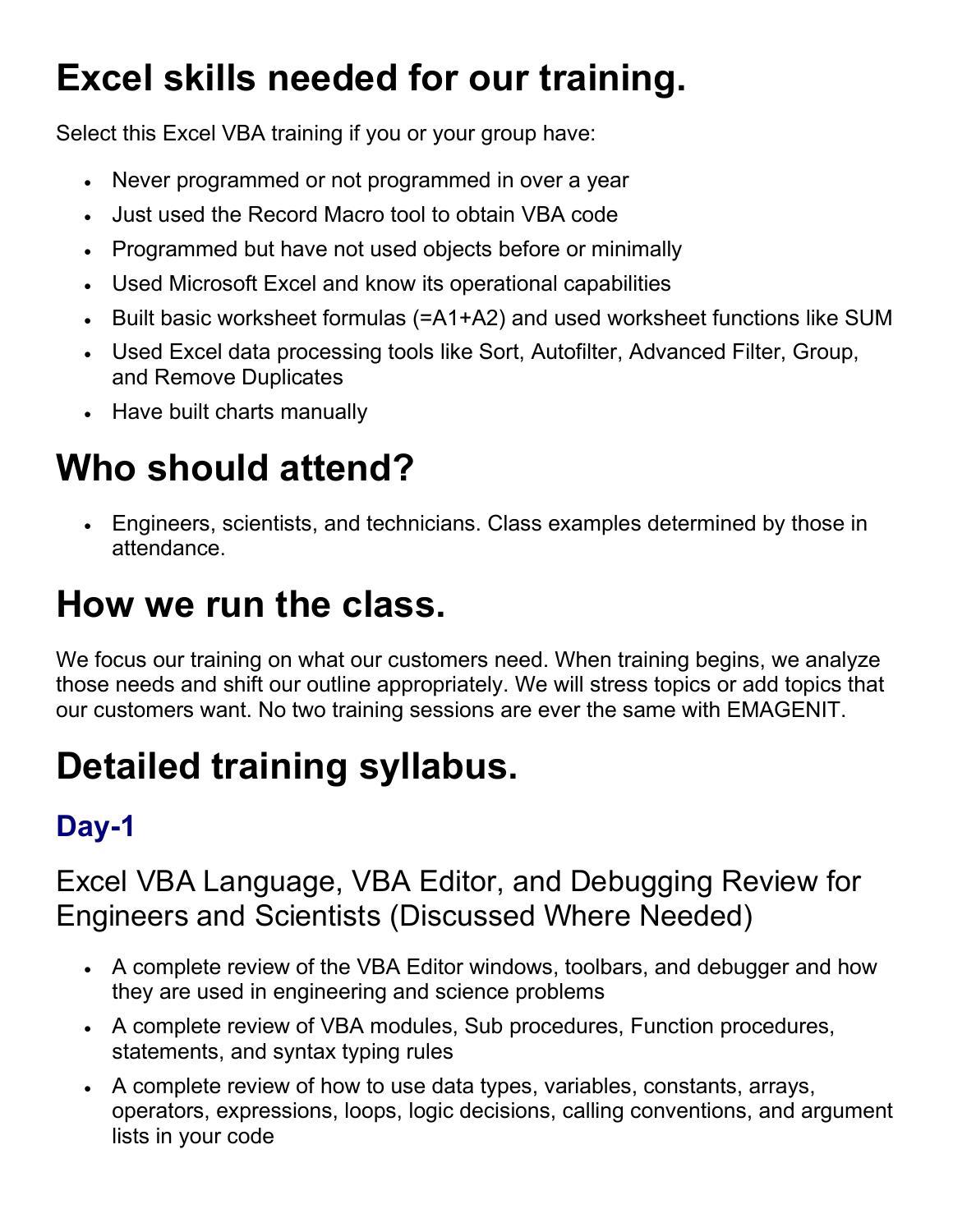- How to write logic in VBA using  $\leq, \leq, \leq, \leq, \leq, \leq,$  And, Or, Not, and various functions
- Overview of objects, properties, and methods and how are they used to control Excel and other programs?
- How to create an object expression (i.e., path) in Excel VBA and use a Set statement to track objects
- Why use Record Macro to research Excel commands and not to build entire procedures with it?

#### Using Functions and Excel VBA to Find, Lookup, and Calculate Worksheet Data

- How engineers and scientists can run Excel and VBA functions in VBA
- How to track ranges, headers, and data subsets using MATCH, COUNTA, Range, Cells, Find, CurrentRegion, Columns, Rows, Address...
- Analyzing dates and times in your code using functions like DateAdd, DateDiff, EOMONTH, Month, Day, Year, Format...
- Performing math, statistical, and trig calculations in your code using functions like Tan, Sqr, SUM, COMPLEX, ROUND, COUNTIFS, LOG, STDDEV.S...
- Performing table lookups in your code using functions like MATCH, VLOOKUP, XLOOKUP, HLOOKUP...
- Using VBA to calculate table data and automatically place results / formulas below or beside them

#### Controlling and Calculating Model and Analysis Problems with Excel VBA

- How to layout interfaces for model / analysis problems that can be read by Excel VBA
- How to rapidly construct model / analysis interfaces on the worksheet using cell names, cell references, shapes, and Data Validation
- Accessing worksheet parameter information using Cells, Range, Columns, Rows, CurrentRegion, Find, Address...
- How to automate calculations in VBA using mathematical operators  $(+,-/,-, 1, 1)$ , loops, functions, and variables
- Using logic in your code to decide what calculations to use in your model / analysis problems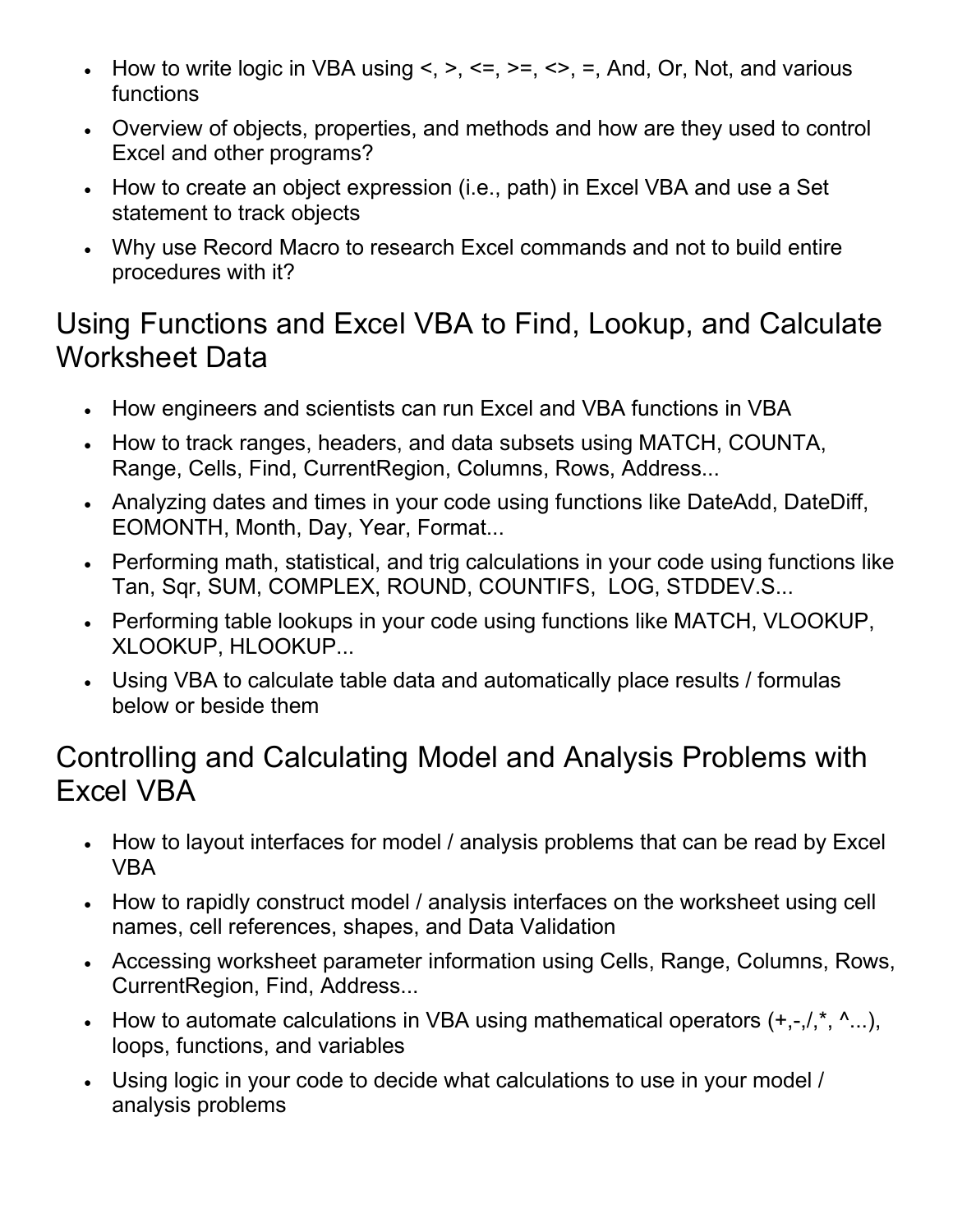- How to leverage cell names, range names, and Excel tables in your macro code to track worksheet parameters, data, and output cells
- Using macros to automatically create, modify, and delete worksheet formulas, cell, and range names

#### Controlling Workbooks, Worksheets, and Formats with Excel VBA

- Using Open, Add, Save, SaveAs, and Close in your code to control workbooks
- Using the Set statement and names to track workbooks and worksheets in your Excel VBA code
- Using Add, Delete, Move, Name, Protect, and Unprotect to control worksheets in Excel VBA
- How to use VBA to control worksheet number formats, fonts, colors, alignments, and borders
- Using macros to insert, delete, and move worksheet cells, rows, and columns
- Using macros to lock onto and format various engineering and science worksheet table configurations

#### Processing and Calculating Engineering / Science Data Using Loops and Logic

- When to use loops to process engineering / science data vs. using Excel's built-in data tools
- Using Cells, Range, Offset, and variables inside a VBA loop to access engineering / science data on the worksheet
- When to use logic to shut down a loop vs. figuring out how many rows are in a data table
- Using loops, logic, functions, and counters to process worksheet data and find values like steady state, max, min, increments, time...
- How engineers and scientists can use loops and logic to detect data rows and columns to delete or copy
- How to use VBA to insert columns and rows in a data table and place formulas or calculated values in them
- Using macros to color cell data based on limits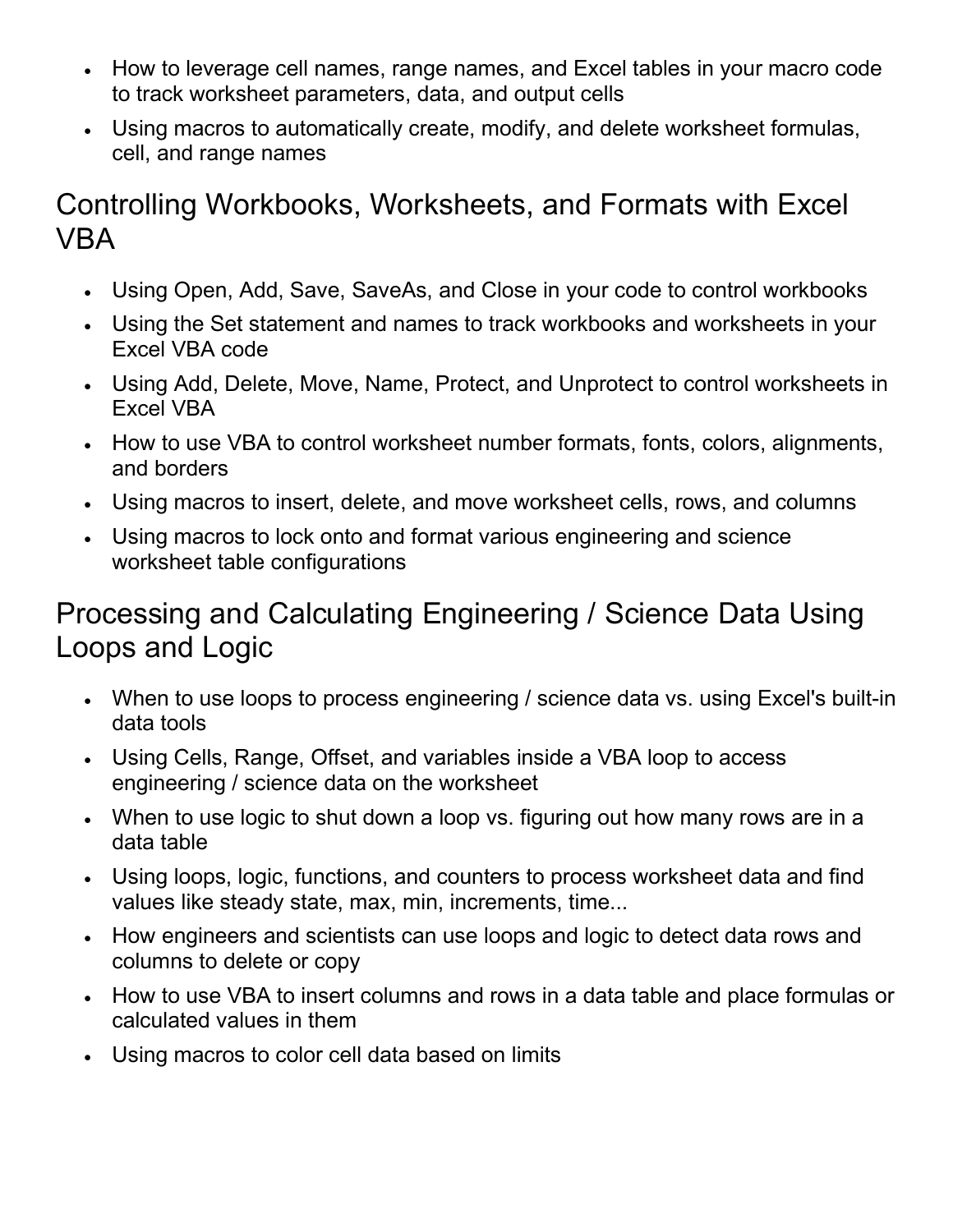#### Using Excel VBA to Control Text Files and Perform Worksheet Text Operations

- Performing text operations in your code using functions like CLEAN, TRIM, Left, Mid, Len, Replace, Instr...
- Using loops, logic, concatenation, and functions to clean and parse text data in your tables
- How to automate Text Wizard and Text to Columns to process text files and text data in Excel
- How to open, read, write to, and close text files with VBA
- Using string concatenation in VBA to create text that is written to a text file
- The basics of outputting text file data to the worksheet to process

### **Day-2**

Using Excel VBA to Generate Engineering / Science Reports on **Worksheets** 

- How to track your output report workbook and worksheet in VBA
- Designing logic in your code to decide which data to transfer to your report
- Creating report tables by copying and pasting data rows and columns with VBA
- Creating report tables by filling in specific data value patterns with VBA
- Figuring out the next row to output to in your code
- How to use macros to automatically place formulas or calculated values in your report tables
- Using macros to control report table format like number formats, fonts, colors, alignments, and borders

#### Automating Excel's Data Tools to Process Engineering / Science Data

- Using macros to control Sort, Remove Duplicates, and Grouping
- Using macros to control AutoFilter and Advanced Filter
- Using macros to copy paste filtered data to report workbooks and worksheets
- How to use VBA to stack filtered data on a report worksheet
- Using Excel VBA and Record Macro to build and control PivotTables and Excel tables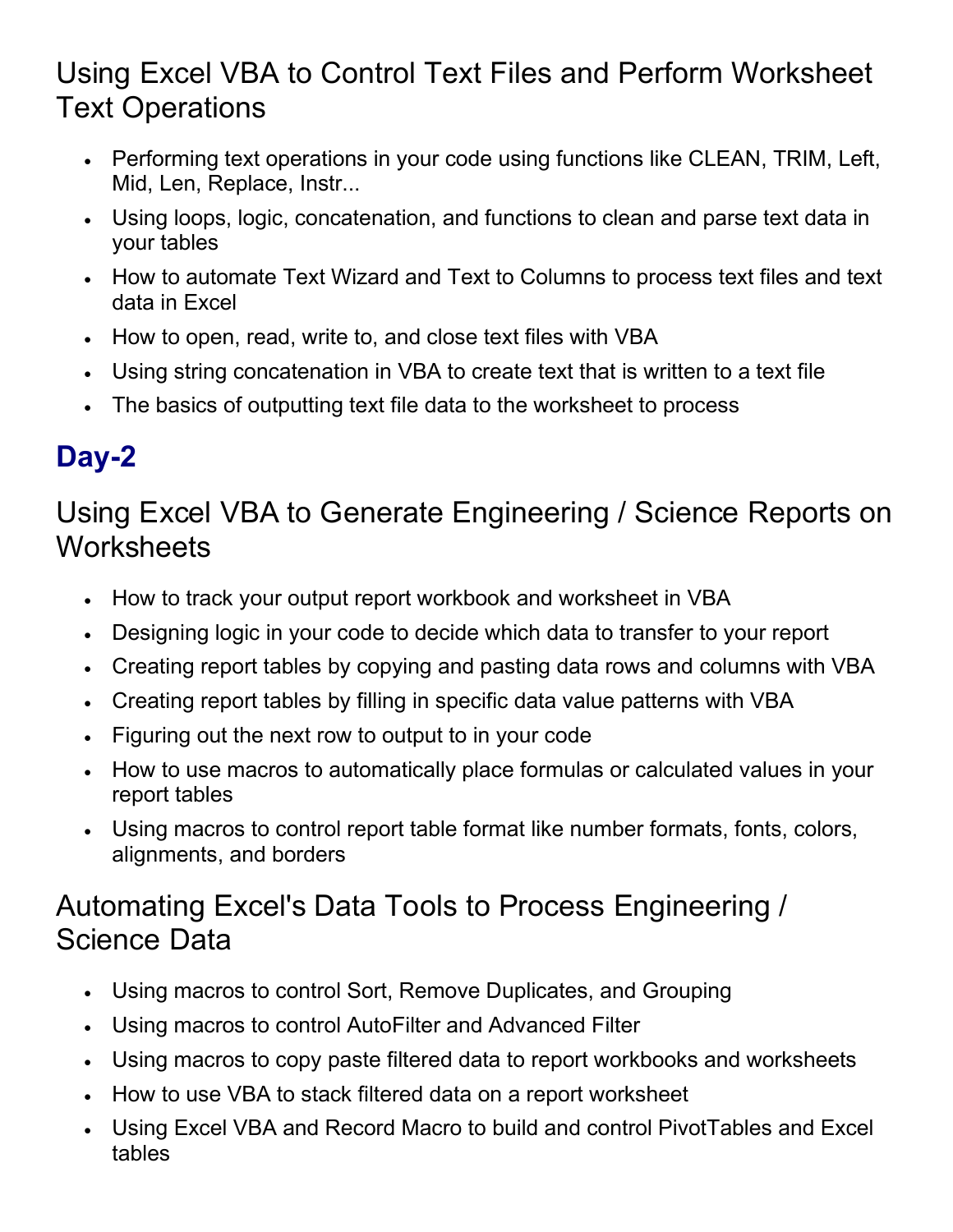• Using Record Macro to figure out how to automate the Analysis Toolpak

#### Scanning for Engineering / Science Data in Workbooks and **Worksheets**

- Tweaking your code to scan for data in open workbooks and on multiple worksheets
- Scanning for an open workbook with a specific data set using For...Each Next loops, logic, and functions
- Scanning multiple worksheets for a specific data set using For...Each Next loops, logic, and functions

#### Excel VBA Chart Automation for Engineers and Scientists

- How to use macros to create a chart sheet or embedded worksheet chart
- How to use macros to update a chart's source data without rebuilding it
- Using VBA to color data points in charts based on logic
- Using macros to add / delete chart elements
- Using VBA to format engineering and science charts
- How to load a chart template using a macro

#### Building Basic User Interfaces (UIs) to Run Your Excel VBA Tools

- Design strategies for laying out engineering / science UIs on the worksheet to run VBA code
- Building a file picker and saver in your macro code to select workbook files to analyze
- How to create buttons from drawing shapes and pictures to run your macro code
- How to use Data Validation, shapes, and cells to create selection inputs for your UIs
- How to integrate your UI selections with logic in your code to run your Excel tools

#### Designing a Rapid Modeling and Analysis Environment Using UDFs

• What are **user defined worksheet functions** (UDFs) and why are they different from VBA Function procedures?